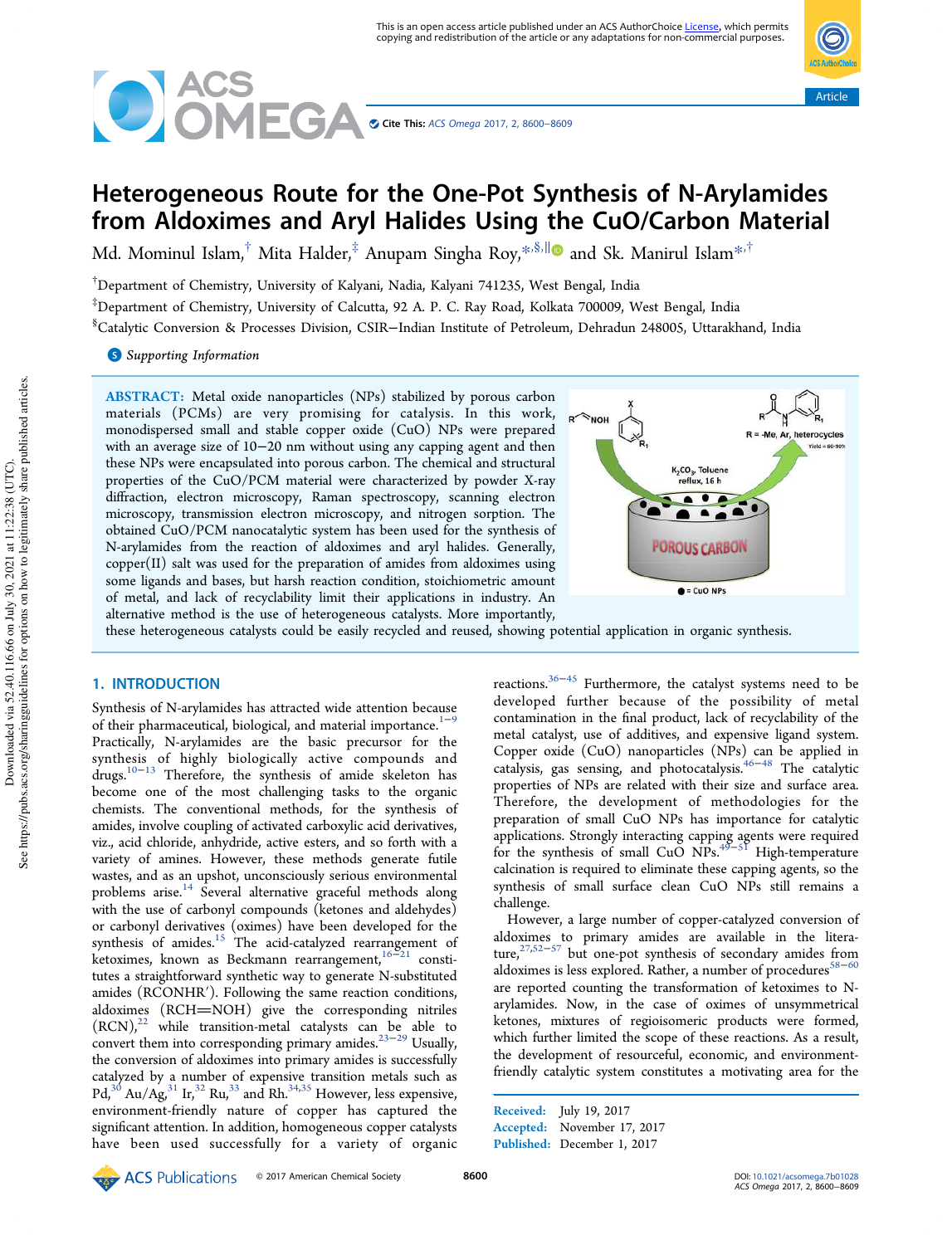one-pot synthesis of secondary amides from aldoximes. Very recently, Panda and co-workers<sup>61</sup> reported homogeneous copper sulfate-catalyzed synthesis of N-arylamides from aldoximes. To the best of our knowledge, here we report for the first time that the heterogeneous CuO/PCM nanocomposite catalyzed the one-pot synthesis of N-arylamides from aldoximes and aryl halides (Scheme 1). In the present

Scheme 1. Context of the Copper-Catalyzed Amidation of Aryl Halides



work, we have prepared monodispersed small CuO NPs. To show their relevance in catalysis, we have used these CuO NPs for the synthesis of N-arylamides from aldoximes. After identifying the significant role of CuO in the above reaction, supported CuO NPs on porous carbon were prepared as the heterogeneous catalyst. The CuO/PCM catalyst shows the catalytic activity similar to that of well-defined CuO NPs.

# 2. RESULTS AND DISCUSSION

The CuO/PCM nanocatalytic system was readily prepared by mixing a porous carbon material (PCM) with the recently prepared suspension of CuO NPs (Scheme 2). The latter CuO NPs were obtained within 1 h from copper acetate, sodium hydroxide, ethanol, and a catalytic amount of acetic acid under refluxing conditions. Our heterogeneous catalyst was prepared by mixing the suspension of CuO dropwise to the solution of glucose, and then the mixture was heated at 120−150 °C for 1 h. Finally, the black product was obtained and heated in an alumina boat inside a tube furnace at 850  $\degree$ C under N<sub>2</sub> atmosphere. After slow cooling to room temperature, the resulting dried product was obtained (yield = 50−60%). Copper loading was determined by atomic absorption spectroscopy (AAS), and it was about 8.0 wt %.

2.1. Characterization of CuO/PCM. Recently, considerable interests have been focused on metal oxide NPs supported on the PCM as heterogeneous catalysts by virtue of their versatility in chemical compositions and structural

Scheme 2. Synthesis of the CuO/PCM Nanocatalyst

architectures. Figure 1 shows the typical X-ray diffraction (XRD) patterns of the CuO/PCM nanocatalyst. The diffraction



Figure 1. Powder XRD patterns of (a) fresh CuO/PCM catalyst and (b) spent CuO/PCM catalyst (after 10 cycles).

peaks located at about  $2\theta = 23.6$  and  $43.2^{\circ}$  may be attributed to the presence of amorphous (002) and graphitic (100) carbons.<sup>62</sup> On the other hand, the characteristic peaks at  $2\theta$ = 32.44, 35.46, 38.59, 48.69, 53.36, 61.47, 66.18, and 68° observed in both Figure 1a,b are ascribed due to the (110), (002), (111), (202), (020), (113), (311), and (113) facets of the monoclinic crystalline CuO in the CuO/PCM sample.

The distribution of CuO NPs on the carbon support as well as particles sizes was investigated by transmission electron microscopy (TEM) analysis. Figure 2a,b shows the representative images, and the particle size distribution histogram for CuO/PCM was given in the inset. The images reveal homogeneous distribution of the NPs on the carbon support. The histogram shows that CuO NP sizes are in the 10−20 nm range. The average particle size was estimated from the particle distribution histogram, and the obtained value is 14 nm. The selected area electron diffraction (SAED) pattern (Figure 2c) of the CuO/PCM catalyst indicates the crystalline structure of the CuO NPs.

The morphology of the catalyst was studied by scanning electron microscopy (SEM, Figure 3) instrument. Figure 3a shows the typical SEM image of the CuO suspension which showed uniform spherical CuO NPs in the range of ∼20 nm. The SEM image of the CuO/PCM nanocomposite has been shown in Figure 3b, in which CuO NPs are well-dispersed in the range of 10−20 nm. The energy-dispersive analysis of X-ray (EDAX) pattern also showed the presence of C and Cu in the sample (Figure 3c). Elemental mapping, obtained from SEM, indicates the presence of C and Cu and the uniform dispersion of CuO NPs on the surface of the carbon support (Figure 3d,e).

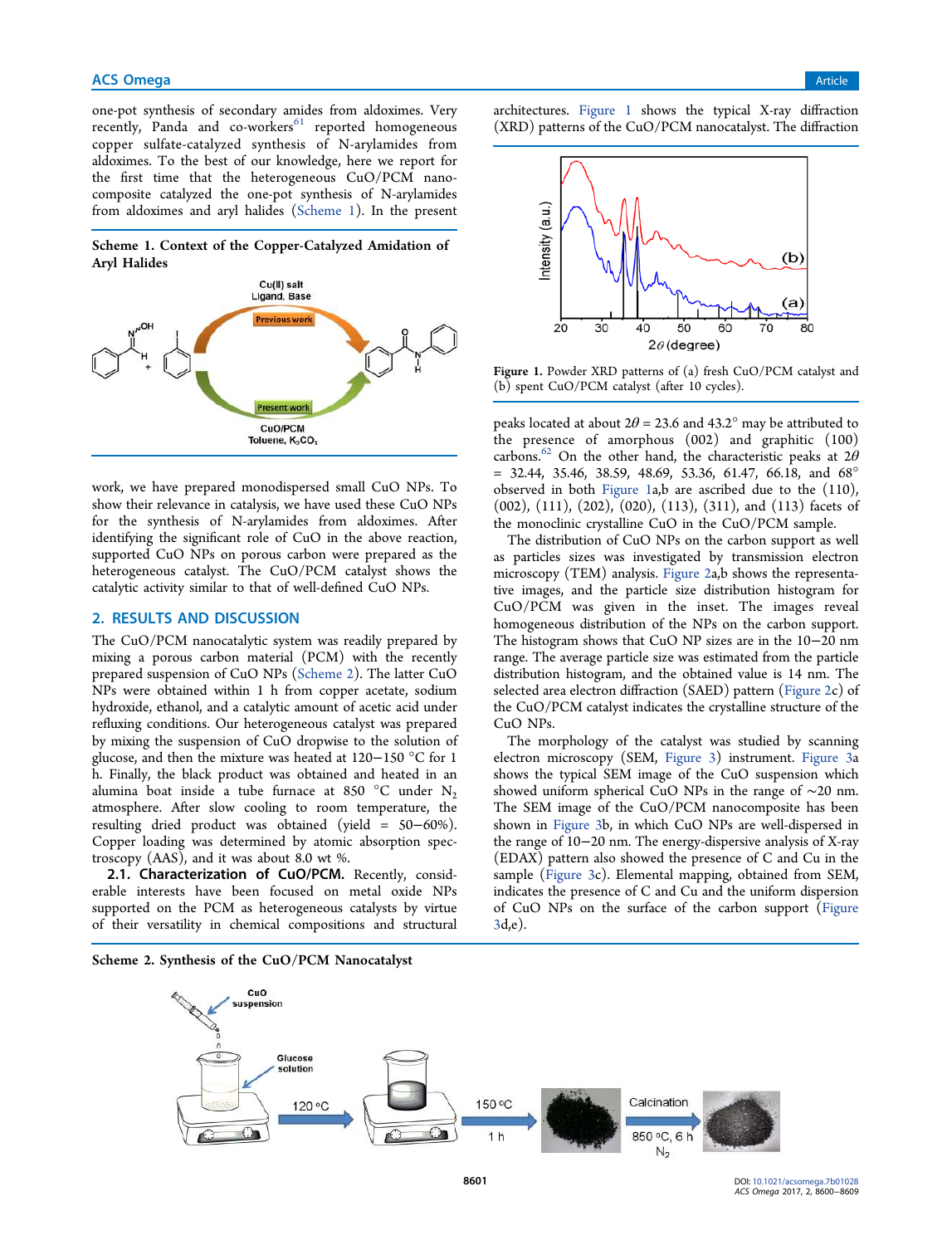

Figure 2. TEM images of the CuO/PCM nanocatalyst (a,b), particle size distribution of CuO/PCM (given in the inset) and SAED pattern of the CuO/PCM nanocatalyst (c).



Figure 3. SEM images of suspended CuO NPs (a) and the CuO/PCM nanocomposite (b), EDAX image of the CuO/PCM nanocomposite (c), and elemental mapping of the CuO/PCM nanocomposite (d,e).

Raman spectroscopy is a powerful tool to characterize the carbon material. Figure 4 represents the Raman spectra of fresh and recycled CuO/PCM nanocomposite. The carbon support exhibited two prominent peaks at 1586 cm<sup>−</sup><sup>1</sup> (G band) arising from the sp<sup>2</sup> carbon atoms, whereas the peak at 1345  $cm^{-1}$ indicates the D band. This D band is normally associated with structural defects and amorphous phases. Therefore, the intensity ratio of the D versus G band (i.e.,  $I_D/I_G$  obtained from Figure 4a) is usually used as a measure for the disorder of the carbon structure and was found to be ∼0.87. The CuO/ PCM material has  $I_D/I_G$  value less than 1 which means this carbon material has less defective structure.

The nitrogen adsorption−desorption isotherms of the CuO/ PCM catalyst are shown in Figure 5. The isotherm is a typical type IV isotherm. The Brunauer−Emmett−Teller (BET) surface area of the catalyst was determined to be 84.9  $m^2$   $g^{-1}$ . The Barrett−Joyner−Halenda (BJH) pore size distribution plot is given in the inset of Figure 5. This material has various pores, and according to the BJH plot calculated from the  $N_2$ desorption isotherm, the sample has mesoscale pores ranging from 2 to 5.5 nm.



Figure 4. Raman spectra of (a) fresh CuO/PCM catalyst and (b) spent CuO/PCM catalyst (after 10 cycles).



Figure 5. Nitrogen adsorption−desorption isotherms of the catalyst.

2.2. Catalytic Activity. We have investigated the catalytic behaviors of CuO, CuO/AC (activated carbon), and CuO/ PCM for the synthesis of N-arylamides from aldoximes and aryl halides under a reported reaction condition.<sup>61</sup> To realize our scheme, benzaldoxime (1a) and iodobenzene (2a) were chosen as model substrates to assess the propensity of arylation of aryl halides. All these catalysts exhibited comparable activity (Table 1). There is a possibility of homogeneous copper salt contamination in the final product, lack of isolation, and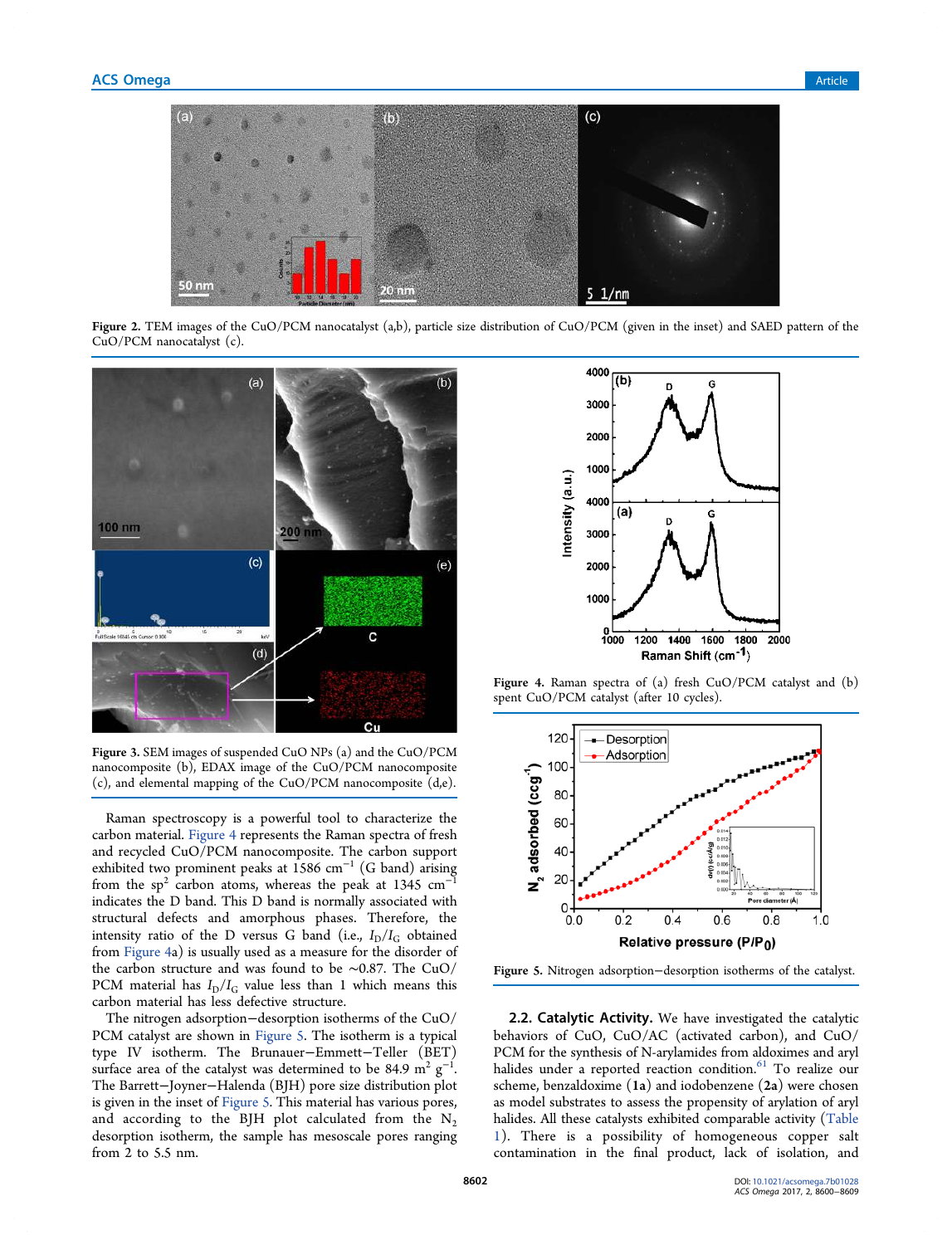Table 1. Catalytic Behavior of Some Catalysts for the Synthesis of N-Arylamides from Aldoximes and Aryl Halides $^{61,a}$ 

| entry | catalyst          | yield $(\%)$ |
|-------|-------------------|--------------|
|       | CuCl <sub>2</sub> | 52           |
| 2     | CuO               | 60           |
| 3     | CuO/AC            | 61           |
| 4     | CuO/PCM           | 76           |

*a* Reaction conditions: iodobenzene (100 mg), benzaldoxime (4 equiv), copper catalyst (10 mol %), and K<sub>2</sub>CO<sub>3</sub> (5 equiv) in *o*-xylene (1 mL) were heated at 130 °C for 12 h.

reusability of the metal salt, which restricts its application in the above reaction. However, we found that the CuO and CuO/AC catalysts partially deactivated after repeated use (Figure 6a). During five recycling tests, the yield of the desired product decreased. The decrease, in the case of CuO, may be due to the agglomeration of the CuO NPs. A significant decrease was observed when we used CuO/AC, and CuO was obtained in the reaction mixture. This suggests the dissolution of CuO/AC in the reaction solution probably because of the low interaction between AC and CuO NPs. We also examined the stability of the CuO/PCM catalyst. Compared to CuO and CuO/AC, CuO/PCM was much more stable during recycling (Figure 6b). No significant decrease in the yield of the amides was observed over repeated use. After five recycles, the yield of amides was sustained at 72%. Therefore, CuO/PCM is a robust catalyst for the synthesis of amides from aldoximes.

Initially, we performed a series of experiments, with a variation of different reaction parameters such as solvent, base, temperature, catalyst loading, and so forth. The results are summarized in Table 2. Among dimethylformamide (DMF), *N*-methylpyrrolidone (NMP), toluene, CH<sub>3</sub>CN, *p*-xylene, and water, used for this experiment, toluene was found to be the best solvent (Table 2, entry 2). Now, we optimize the bases used for this reaction. Among the various bases,  $K_2CO_3$  gave a higher product yield (Table 2, entry 2). Although  $NaHCO<sub>3</sub>$ shows almost parallel activity to  $K_2CO_3$  (Table 2, entry 8), we have chosen  $K_2CO_3$  as an optimized base for this reaction. As the reaction did not proceed at room temperature (Table 2, entry 9), all the reactions were performed under refluxing conditions. Also, we have studied the activity of the support PCM in this coupling reaction, and no product was found (Table 2, entry 14). The experimental results revealed that the



Table 2. Optimization of Reaction Conditions<sup>a</sup>

*a* Reaction conditions: 1a (3 mmol), 2a (1 mmol), catalyst (0.25 mol %), base (4 mmol), 16 h, under air and reflux conditions. <sup>*b*</sup>Isolated yield. *<sup>c</sup>* Reaction conducted at 140 °C. *<sup>d</sup>* Reaction conducted at 70 °C. *e* Reaction conducted at room temperature. *<sup>f</sup>* Catalyst used 0.5 mol %. *g* PCM as the catalyst.

best optimized reaction condition in terms of yield was obtained using benzaldoxime (3 mmol), iodobenzene (1 mmol), and  $K_2CO_3$  (4 mmol) in the presence of the CuO/ PCM catalyst (6 mg, 0.25 mol %) in toluene under refluxed conditions for 16 h (Table 2, entry 2).

To probe the generality of the reaction conditions, different kinds of aldoximes were coupled with aryl/heteroaryl halides to furnish a library of N-aryl/-heteroaryl amides. The results are summarized in Table 3. Both electron-donating and electronwithdrawing groups attached to the phenyl ring of aryl iodide were well-tolerated in this procedure giving uniform product yields. *p*-Nitroiodobenzene reacts with benzaldoxime to furnish 72% product yield (3d, Table 3). The reaction of 2 iodopyridine with benzaldoxime is a good example, as it provided *N*-(pyridine-2-yl)benzamide (3e, Table 3) as the main product. This protocol is also successful for the utilization of bromobenzene as the aryl halide partner giving good yield



Figure 6. Recycling of (a) CuO and CuO/AC and (b) CuO/PCM catalysts for the synthesis of N-arylamides from benzaldoxime and iodobenzene. Reaction conditions: iodobenzene (100 mg), benzaldoxime (4 equiv), copper catalyst (10 mol %), and K<sub>2</sub>CO<sub>3</sub> (5 equiv) in *o-*xylene (1 mL) were heated at 130 °C for 12 h.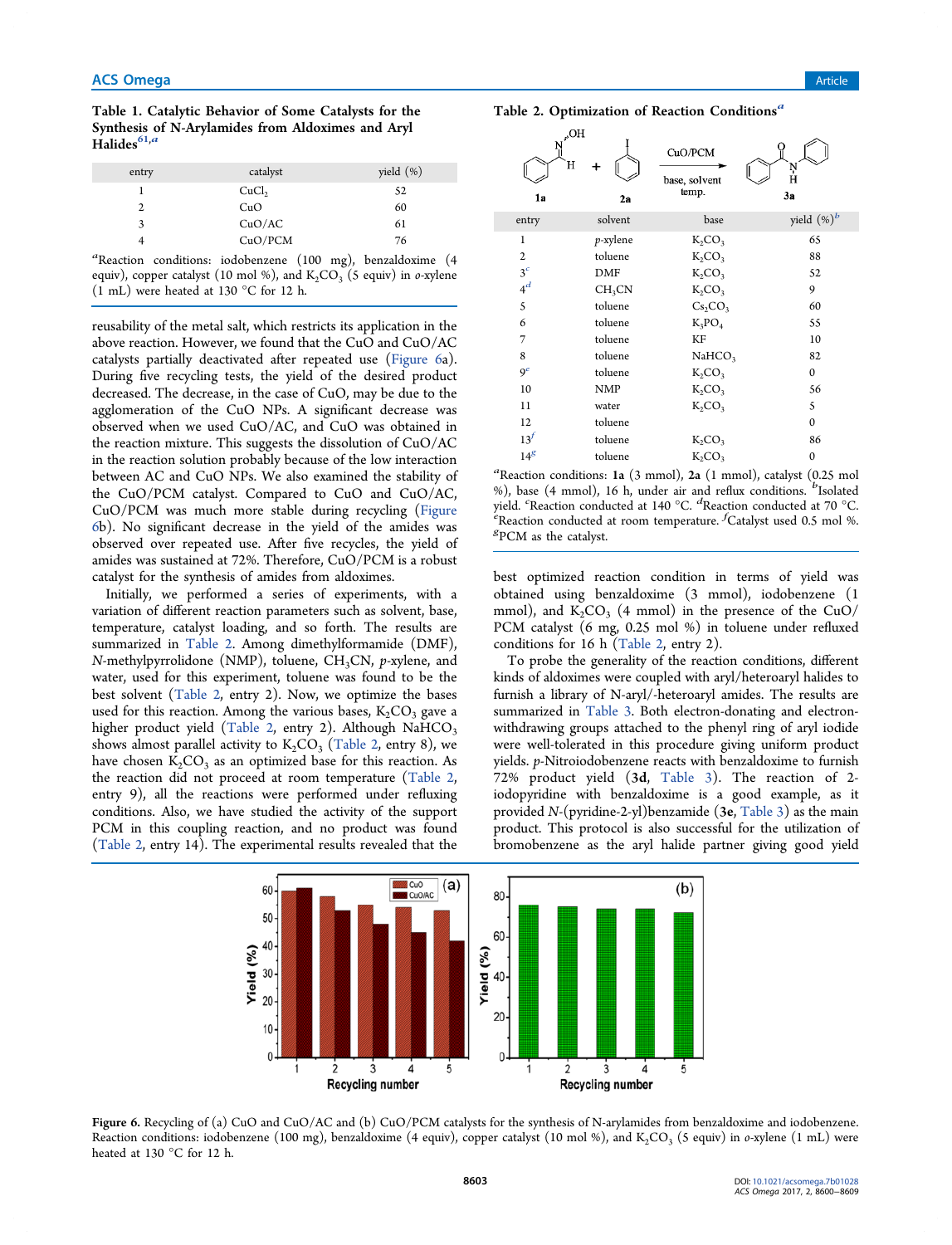Table 3. Reaction of Aryl Halides with Aromatic Aldoximes<sup>a</sup>



*a* Reaction conditions: oxime (3.0 mmol), aryl halide (1.0 mmol),  $\mathrm{K_{2}CO_{3}}$  (4.0 mmol), CuO/PCM catalyst (0.25 mol %), toluene (3 mL), reflux condition, 16 h, under air. <sup>*b*</sup>Isolated yield. Turnover frequency (TOF) given in parentheses. TOF  $=$   $\frac{\text{mol of product}}{\text{mol of total metal} \times \text{time}}$ .

under optimized reaction conditions (3b, 3e, 3j, 3k, Table 3). The coupling of 4-chlorobenzaldoxime is highly chemoselective, as the nucleophilic attack occurs only at the N atom, leaving the −Cl group of the aromatic ring unaffected (3f, 3g, Table 3). The nitro-substituted aldoxime also reacts under similar reaction conditions. These results clearly indicate that both electron-donating (−MeO, −Me, −OH) and electron-withdrawing  $(-\text{Cl}, -\text{NO}_2)$  groups attached to the aldoxime part are well-tolerated under the same reaction conditions. 4-Hydroxybenzaldoxime undergoes this reaction to give the corresponding anilide product in excellent yield (3h, Table 3). The coupling reaction of 4-bromoacetophenone and benzaldoxime exclusively provided *N*-(4-acetylphenyl) benzamide as the final product (3k, Table 3).

In the case of aliphatic aldoximes, this protocol reveals equal effectiveness giving the linear N-arylated amides. Acetaldoximes underwent coupling with aryl halides smoothly to produce the corresponding product in superior yield (Table 4).

Next, the scope of our methodology was inspected through the cross-coupling of several heterocyclic aldoximes with aryl halides. The results are summarized in Table 5. Aldoximes containing thiophene and furan moiety react with 2Table 4. Reaction of Aryl Halides with Aliphatic Aldoximes<sup>a</sup>



*a* Reaction conditions: oxime (3.5 mmol), aryl halide (1.0 mmol),  $\mathrm{K_2CO}_3$  (4.0 mmol), CuO/PCM catalyst (0.2 mol %), toluene (3 mL), reflux condition, 20 h, under air. <sup>*b*</sup>Isolated yield. TOF given in parentheses.

bromopyridine to form N-heteroarylated amides in good yields (7b and 7e, Table 5).

Table 5. Reaction of Aryl Halides with Heterocyclic Aldoximes'



*a* Reaction conditions: oxime (4.0 mmol), aryl halide (1.0 mmol),  $\mathrm{K_{2}CO_{3}}$  (4.0 mmol), CuO/PCM catalyst (0.2 mol %), toluene (3 mL), reflux condition, 18 h, under air. <sup>*b*</sup> Isolated yield. TOF given in parentheses.

To realize the mechanism of this CuO/PCM-catalyzed synthesis of N-arylamides from aldoximes, a detailed investigation was carried out. To check whether the reaction proceeds through the radical mechanism, the coupling reaction of benzaldoxime and iodobenzene was performed in the presence of 1 equiv TEMPO, and it was found that the yield of the reaction remained the same. Therefore, the radical mechanism for the reaction is unlikely. Probable reaction mechanism for the one-pot synthesis of amides catalyzed by CuO/PCM under heterogeneous conditions may follow the established mechanism (Scheme 3).<sup>7,11,16,18,63</sup>

To establish the proposed mechanism, we have studied some more reactions using the CuO/PCM catalyst in the coupling of benzaldoxime and iodobenzene (Scheme 4). First, we have performed the coupling reaction under optimized conditions but using dry solvent and molecular sieve (Scheme 4, reaction a). After the reaction, we found the superior yield of the desired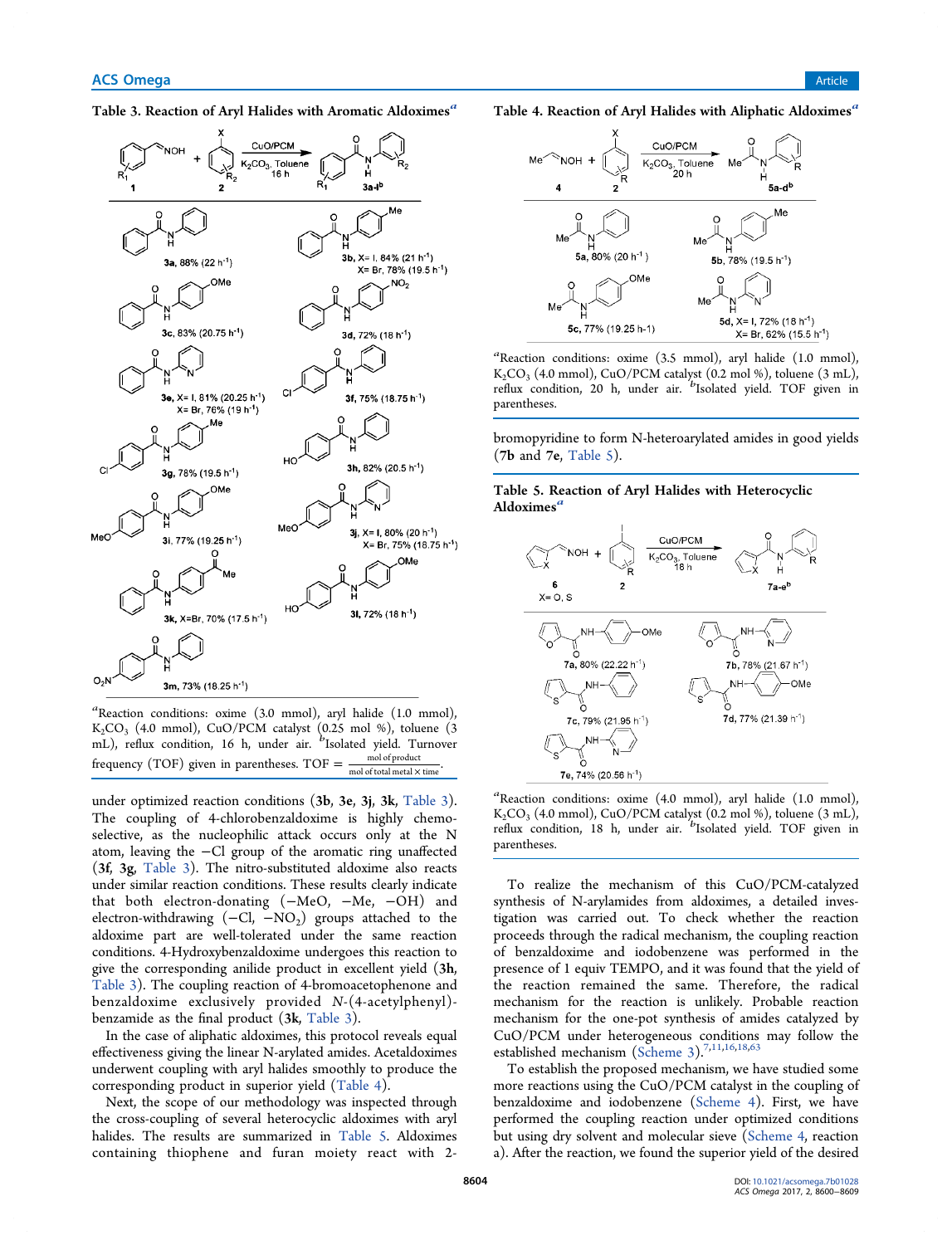



secondary amide. Generally, dehydration and rehydration steps are the proposed mechanism for the conversion of oxime to amide. Here, we have performed the reaction under anhydrous condition, so water may not be acting as a nucleophile for the rehydration step, but still secondary amides were obtained. This indicates that another molecule of oxime acts as a nucleophile and initiates the rehydration step.<sup>64,65</sup> In this pathway, one molecule of nitrile will be produced, which may interact with the metal oxide and form a metal-bound nitrile intermediate to continue the catalytic reaction. When the reaction was carried out between benzamide (1 mmol) (instead of benzaldoxime) and iodobenzene  $(1 \text{ mmol})$  under air using  $\text{K}_2\text{CO}_3$  as the base and toluene as the solvent (Scheme 4, reaction b), the secondary amide (*N*-phenylbenzamide, 95%) was obtained which means primary amide is an intermediate during this coupling reaction. This can be established by another reaction, when we have studied the reaction of benzaldoxime (3 mmol) without using aryl halide under similar reaction conditions (Scheme 4, reaction c). In this case, we have found only benzamide (85%) instead of the secondary amide. Therefore, in conclusion, we can propose that in our case the oxime molecule acts as a nucleophile for the rehydration step and the conversion of aldoxime to secondary amide occurs through the primary amide intermediate.

2.3. Heterogeneity Test. An essential aim of the heterogeneous catalyst is its life span for industrial applications. Heterogeneous nature and the metal leaching of this catalyst

were examined using "hot filtration test"<sup>66</sup> for the synthesis of N-arylamides from benzaldoxime and iodobenzene.

2.3.1. Hot Filtration Test. After 6 h of the reaction, the CuO/PCM material was separated by filtration and 35% yield was observed by gas chromatography (GC) analysis. The filtrate was again refluxed for another 10 h. After 16 h, from the GC analysis we can conclude that there was no considerable conversion taking place in the filtrate after separation of the catalyst (Figure 7). This result confirms that the reaction



Figure 7. Heterogeneity test of the CuO/PCM catalyst in the synthesis of N-arylamides from benzaldoxime and iodobenzene.

relatively did not progress upon the separation of the catalyst. Further, CuO could not be detected by the AAS measurement of the filtrate or in case if it was detected, it was found below the detection limit (0.003 mg/L). However, the negative result of the hot filtration test should not be considered the actual heterogeneity of the active catalysis species. This is because the insoluble solid support carbon can act as a reservoir as well as a scavenger for the leached CuO. In many conditions, the leached metal can be redeposited on the insoluble solid support during the hot filtration test. Therefore, in this situation, the catalytic pathway would be explained by a "release−capture" mechanism.67,68

2.4. Reusability Test. The recyclability of the catalyst is important for the catalysis reaction. The reusability test also



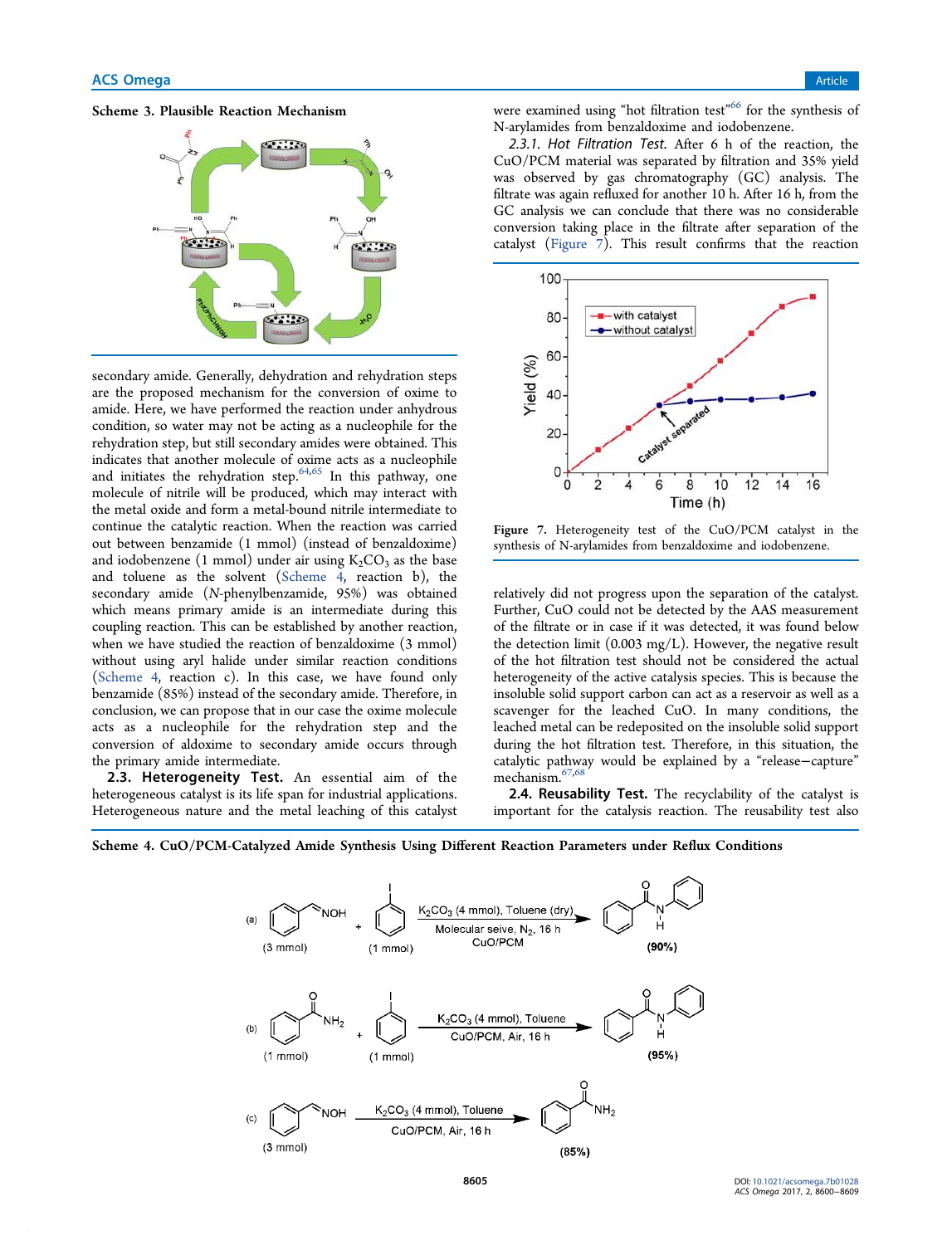confirms the heterogeneous nature of the catalyst. To examine the reusability of the CuO/PCM material, the catalyst was separated by filtration and washed. The subsequently catalytic runs were repeated with the addition of reactants under optimum reaction conditions, and the nature of the final product as well as yield was recorded. Figure 8 illustrates the



Figure 8. Recycling results of the CuO/PCM nanocatalytic system in N-arylamide synthesis.

recycling ability of the catalyst for the N-arylamide synthesis from benzaldoxime and iodobenzene during 10 cycles. However, the activity of the catalyst decreased slightly from the third run. The TEM image (Supporting Information, Figure S1) of the recycled catalyst after the fifth run showed a small increase in the size of CuO NPs due to agglomeration. This slight loss in the catalytic activity may be due to the increase in size of the CuO NPs. XRD, Raman spectra, and SEM (Supporting Information, Figure S1) of the recycled catalyst were quite similar to that of the fresh catalyst. This indicates the stability and heterogeneous nature of the CuO/PCM catalyst.

# 3. CONCLUSIONS

In conclusion, we have described a mild and efficient procedure for the synthesis and characterization of the CuO/PCM catalyst. Most importantly, this CuO NP catalyst proved its enormous activity for the synthesis of N-arylamides from several aromatic, aliphatic, and heterocyclic aldoximes. Diversely substituted aldoximes were coupled smoothly to produce moderate-to-good yields. To the best of our knowledge, we are not aware of any report demonstrating the synthesis of N-arylamides from aldoximes using our assynthesized CuO NP catalyst. In a broader context, this protocol will provide a platform for the design of sustainable C−N cross-coupling reactions for organic synthesis. Efforts to develop the efficacy of our new catalyst systems to other crosscoupling reactions are in progress and will be reported in due course.

# 4. EXPERIMENTAL SECTION

4.1. Materials. Copper acetate monohydrate (Merck, 99%), acetic acid (Merck, >99%), sodium hydroxide (NaOH) pellets (Alfa Aesar, 98%), and  $D(+)$ -glucose (Merck, >99%) were used without further purification. Different aldehydes, aryl halides, and solvents were purchased from Sigma-Aldrich or Merck and used without further purification. Aldoximes were prepared using the literature method reported elsewhere.

4.2. Synthesis of Colloidal CuO NPs. Colloidal CuO NPs were prepared following a reported method.<sup>69</sup> In this method, 0.3 g of copper acetate and 0.2 mL of acetic acid were dissolved in 50 mL of ethanol. The solution was refluxed, followed by the addition of 0.3 g NaOH. The reaction mixture was continuously refluxed for 1 h. The colloidal solution of CuO was centrifuged at 5500 rpm for 1 h, followed by filtration to yield CuO NP suspension.

4.3. Synthesis of the CuO/PCM Nanocatalyst. The synthesis procedure of the CuO/PCM catalyst is given in Scheme 2. The colloidal CuO NP solution was added dropwise into the glucose solution (2 g in 100 mL  $H_2O$ ) under vigorous stirring at 120 °C for 1 h. Then the reaction mixture was stirred for another 1 h at temperature 150 °C, followed by cooling to room temperature. The deep black colored product was obtained and ground in mortar. One gram of this black product was then heat-treated inside a tube furnace at 850 °C for 6 h at a rate of 6  $\mathrm{^{\circ}C/m}$ in under  $\mathrm{N}_2$  atmosphere, followed by slow cooling to room temperature. The yield of the CuO/PCM catalyst was 50−60%.

4.4. Characterizations. Powder XRD patterns were recorded on a Bruker D8 ADVANCE X-ray diffractometer with Cu K $\alpha$  source using a radiation wavelength of 1.5418 Å. Diffraction patterns in the 10°−80° region were recorded at a rate of 0.4 $\degree$  (2 $\theta$ ) per min. The field emission SEM (FESEM) images were recorded by Carl Zeiss SUPRA 55VP FESEM. TEM images were recorded on a UHR-FEG TEM system (JEOL, model JEM 2100 F) using a 200 kV electron source. An Acton SpectraPro SP-2500 Raman spectrometer was employed to analyze the nanostructures.  $N_2$  adsorption–desorption isotherms were obtained on a Micromeritics Gemini VII surface area analyzer and reported by the BJH analysis. Each sample was degassed at 300 °C for 3 h. The specific surface area was determined according to the BET method. The products were purified by column chromatography using silica gel (60− 120 mesh).  ${}^{1}$ H and  ${}^{13}$ C NMR spectra were recorded on a Bruker AMX-400 NMR spectrophotometer (400 MHz for <sup>1</sup>H NMR and 100 MHz for  $^{13}C$  NMR) using CDCl<sub>3</sub> as the solvent. The <sup>1</sup>H chemical shifts are reported in ppm relative to tetramethylsilane.

4.5. Synthetic Procedure of N-Arylamides from Aldoximes and Aryl Halides. To a mixture of aldoxime (3 mmol) and aryl halide (1 mmol) in toluene (3.0 mL), the CuO/PCM catalyst (0.25 mol %) and  $K_2CO_3$  (4 mmol) were added, and the mixture was refluxed for 16 h under air. Then, the reaction mixture was cooled to room temperature and extracted with ethyl acetate. The organic layer was separated, washed with brine and dried over anhydrous  $\text{Na}_2\text{SO}_4$ , and concentrated under reduced pressure. Finally, the crude product was purified by column chromatography over silica gel with petroleum ether/ethyl acetate (85:15) as the eluent to furnish pure N-arylamides.

4.6. General Procedure for the "Hot Filtration" Test. To a mixture of benzaldoxime (3 mmol) and aryl iodide (1 mmol) in toluene (3.0 mL), the CuO/PCM catalyst (0.25 mol %) and  $K_2CO_3$  (4 mmol) were added, and the mixture was refluxed under air. After 6 h of the reaction time, the catalyst was separated from the reaction mixture under hot condition. The yield of the product was determined by GC. Then, the filtrate was again refluxed for another 10 h, and finally, after 16 h the yield of the desired product was determined by using GC.

In a mixture of benzaldoxime (3 mmol) and aryl iodide (1 mmol) in toluene (3.0 mL), the CuO/PCM catalyst (0.25 mol %), and  $K_2CO_3$  (4 mmol) were added, and the mixture was refluxed under air. To measure the amount of the leached CuO, the catalyst was separated from the reaction mixture under hot condition after 6 h of the reaction time. Then the filtrate was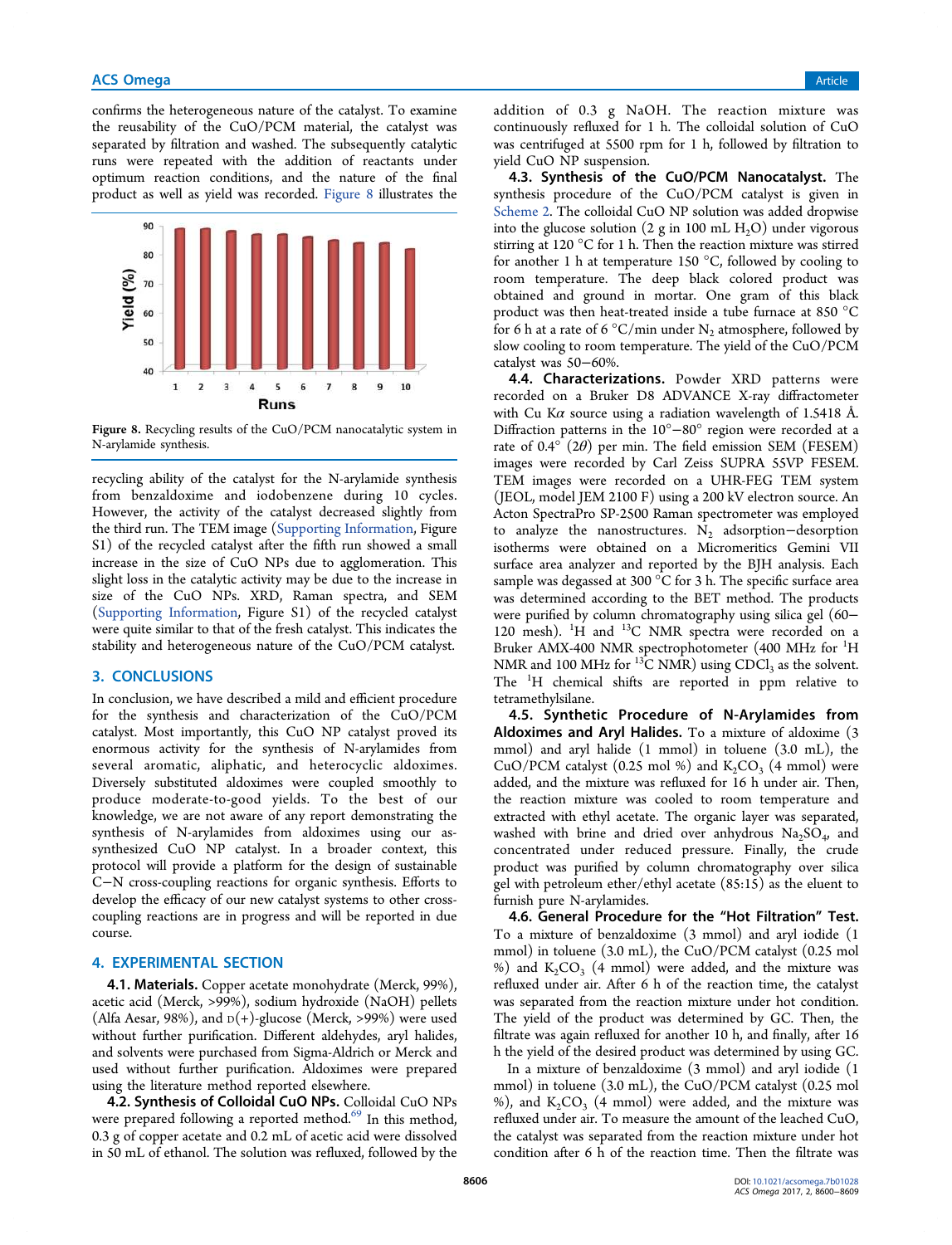## **ACS Omega** Article **Article** Article **Article Article Article Article Article** Article **Article** Article **Article**

concentrated under reduced pressure. The  $HNO<sub>3</sub>$  solution [5] mL 5% (in aq)] was added to the crude material and stirred. After that, this solution was taken in a 10 mL volumetric flask, and the volume was made up to the mark. Finally, this solution was studied using the AAS measurement to calculate the amount of leached CuO.

4.7. General Procedure for the Recycling Test. After 16 h of the reaction, the reaction mixture was cooled to room temperature and extracted with ethyl acetate. The catalyst was separated, and the organic layer was used for the determination of the yield of the product. The catalyst was washed three times with toluene, ethyl acetate, and water and dried. Finally, the catalyst was reused for the next run under optimized reaction conditions.

## ■ ASSOCIATED CONTENT

#### **6** Supporting Information

The Supporting Information is available free of charge on the ACS Publications website at DOI: 10.1021/acsomega.7b01028.

Mechanical experiment,  ${}^{1}H$  and  ${}^{13}C$  NMR spectral data of the compounds, TEM and SEM images and elemental mapping of the recycled CuO/PCM material, and <sup>1</sup>H and <sup>13</sup>C NMR spectra of all products (PDF)

## ■ AUTHOR INFORMATION

#### Corresponding Authors

\*E-mail: a.singha-roy@aston.ac.uk (A.S.R.). \*E-mail: manir65@rediffmail.com (S.M.I.).

#### ORCID<sup>®</sup>

Anupam Singha Roy: 0000-0003-4052-272X

#### Present Address

∥ Aston University, European Bioenergy Research Institute, Aston Triangle B4 7ET, Birmingham, United Kingdom.

### **Notes**

The authors declare no competing financial interest.

## ■ ACKNOWLEDGMENTS

S.M.I. acknowledges Department of Science and Technology (DST-SERB, reference no. EMR/2016/004956), New Delhi, Govt. of India and Council of Scientific and Industrial Research (CSIR, sanction no. 02(0284)/16/EMR-II dated 06/12/2016), New Delhi, Govt. of India, for financial support. M.M.I. acknowledges UGC, New Delhi for Maulana Azad National Fellowship and thanks Sk. Shamim Islam for doing Raman spectroscopic analysis. M.H. expresses sincere thanks to UGC, New Delhi, for providing necessary Senior Research Fellowship. The authors gratefully acknowledge DST and UGC for providing grant to the Department of Chemistry, University of Kalyani under FIST, PURSE, and SAP programme. A.S.R. acknowledges Royal Society, UK and DST-SERB, India for his Newton-Bhabha International Postdoctoral Fellowship.

# ■ REFERENCES

(1) Negwer, M. *Organic-Chemical Drugs and Their Synonyms: (An International Survey)*, 7th ed.; Akademie Verlag: Berlin, 1994.

(2) Buckingham, J. B. *Dictionary of Natural Products*; Chapman and Hall: London, UK, 1994; Vol. *1*.

(3) Humphrey, J. M.; Chamberlin, A. R. Chemical Synthesis of Natural Product Peptides: Coupling Methods for the Incorporation of Noncoded Amino Acids into Peptides. *Chem. Rev.* 1997, *97*, 2243− 2266.

(4) Carey, J. S.; Laffan, D.; Thomson, C.; Williams, M. T. Analysis of the reactions used for the preparation of drug candidate molecules. *Org. Biomol. Chem.* 2006, *4*, 2337−2347.

(5) Cupido, T.; Tulla-Puche, J.; Spengler, J.; Albericio, F. The synthesis of naturally occurring peptides and their analogs. *Curr. Opin. Drug Discovery Dev.* 2007, *10*, 768−783.

(6) Mintzer, M. A.; Simanek, E. E. Nonviral Vectors for Gene Delivery. *Chem. Rev.* 2009, *109*, 259−302.

(7) Valeur, E.; Bradley, M. Amide bond formation: beyond the myth of coupling reagents. *Chem. Soc. Rev.* 2009, *38*, 606−631.

(8) Anastas, P.; Eghbali, N. Green Chemistry: Principles and Practice. *Chem. Soc. Rev.* 2010, *39*, 301−312.

(9) Allen, C. L.; Williams, J. M. J. Metal-catalysed approaches to amide bond formation. *Chem. Soc. Rev.* 2011, *40*, 3405−3415.

(10) Halder, M.; Islam, M. M.; Ansari, Z.; Ahammed, S.; Sen, K.; Islam, S. M. Biogenic nano-CuO-catalyzed facile C−N cross-coupling reactions: scope and mechanism. *ACS Sustainable Chem. Eng.* 2017, *5*, 648−657.

(11) Bebbington, A.; Brimblecombe, R. W.; Shakeshaft, D. The central and peripheral activity of acetylenic amines related to oxotremorine. *Br. J. Pharmacol. Chemother.* 1966, *26*, 56−67.

(12) Clarke, B.; Demont, E.; Dingwall, C.; Dunsdon, R.; Faller, A.; Hawkins, J.; Hussain, I.; MacPherson, D.; Maile, G.; Matico, R. BACE-1 inhibitors Part 1: Identification of novel hydroxy ethylamines (HEAs). *Bioorg. Med. Chem. Lett.* 2008, *18*, 1011.

(13) Demont, H. E.; Faller, A.; MacPherson, D. T.; Milner, P. H.; Naylor, A.; Redshaw, S.; Stanway, S. J.; Vesey, R. D.; Walter, D. S. Hydroxyethylamine derivatives for the treatment of alzheimer's disease. PCT Int. Appl. WO/2004/050619, 2004.

(14) Constable, D. J. C.; Dunn, P. J.; Hayler, J. D.; Humphrey, G. R.; Leazer, J. L.; Linderman, R. J.; Lorenz, K.; Manley, J.; Pearlman, B. A.; Wells, A.; Zaks, A.; Zhang, T. Y. Key green chemistry research areas a perspective from pharmaceutical manufacturers. *Green Chem.* 2007, *9*, 411−420.

(15) Islam, M. M.; Halder, M.; Roy, A. S.; Chatterjee, S.; Bhaumik, A.; Islam, S. M. Copper(II) incorporated functionalized polystyrene catalyzed N-arylation of amides under solvent free condition with broad substrate scope. *RSC Adv.* 2016, *6*, 109692−109701.

(16) Beckmann, E. Zur Kenntniss der Isonitrosoverbindungen. *Ber. Dtsch. Chem. Ges.* 1886, *19*, 988−993.

(17) Chandrasekhar, S. *Comprehensive Organic Synthesis*; Knochel, P., Molander, G. A., Eds.; Elsevier: Amsterdam, 2014; Vol. *7*, pp 770−800 and references cited therein.

(18) Iranpoor, N.; Firouzabadi, H.; Aghapour, G. A rapid and facile conversion of primary amides and aldoximes to nitriles and ketoximes to amides with triphenylphosphine and N-chlorosuccinimide. *Synth. Commun.* 2002, *32*, 2535−2541.

(19) Iranpoor, N.; Firouzabadi, H.; Jamalian, A.; Tamami, M. Silphos [PCl3-n(SiO2)n], a Heterogeneous Phosphine Reagent Mediated the Conversion of Oximes to Nitriles and Amides or Carbonyl Compounds. *Lett. Org. Chem.* 2006, *3*, 267−270.

(20) Zolfigol, M. A.; Salehi, P. Comment on paper entitled: "Silica Sulfate as a recyclable and efficient catalyst for Beckmann rearrangement under microwave irradiation" [Journal of Molecular Catalysis A: Chemical 250 (2006) 100−103]. *J. Mol. Catal. A: Chem.* 2006, *256*, 346−347.

(21) Kaur, N.; Sharma, P.; Kishore, D. Application of different catalysts in Beckmann Rearrangement. *J. Chem. Pharm. Res.* 2012, *4*, 1938−1946.

(22) Smith, M. B.; March, J. *March*'*s Advanced Organic Chemistry*; Wiley: New York, 2007; Vol. *6*.

(23) Gawley, R. E. The Beckmann reactions: Rearrangements, elimination-additions, fragmentations, and rearrangement-cyclization. *Organic Reactions*; John Wiley & Sons, Inc., 1988; Vol. *35*, pp 1−420. (24) Maruoka, K.; Yamamoto, H. *Comprehensive Organic Synthesis*; Trost, B. M., Fleming, I., Eds.; Pergamon: Oxford, UK, 1991; Vol. *6*, pp 763−765.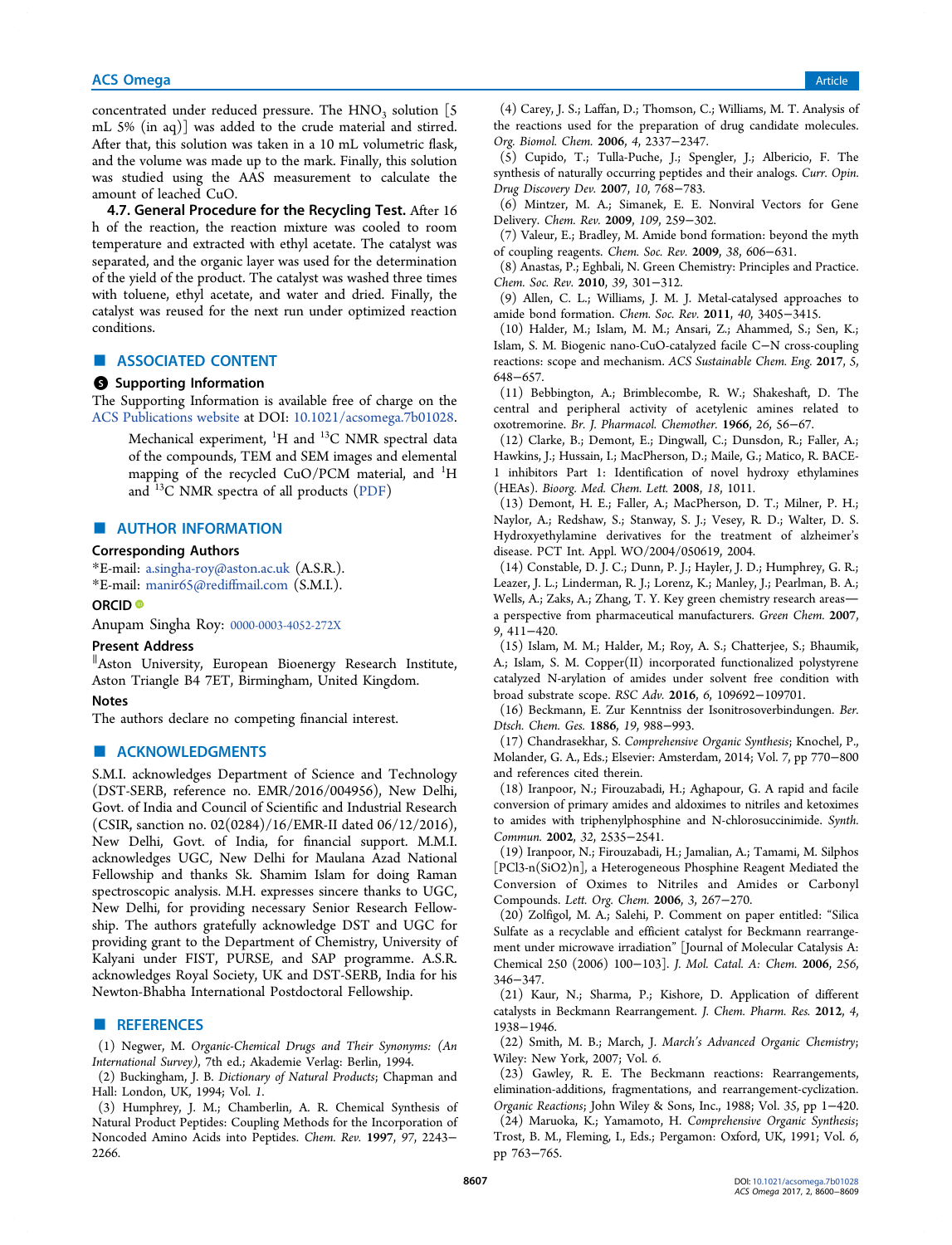(25) Clayden, J.; Greeves, N.; Warren, S.; Wothers, P. *Organic Chemistry*, 1st ed.; Oxford University Press: Oxford, UK, 2001; pp 997−1000.

(26) Crochet, P.; Cadierno, V. Catalytic synthesis of amides via aldoximes rearrangement. *Chem. Commun.* 2015, *51*, 2495−2505. and the references cited therein from 12 to 25

(27) Ganguly, N. C.; Roy, S.; Mondal, P. An efficient copper(II) catalyzed direct access to primary amides from aldehydes under neat conditions. *Tetrahedron Lett.* 2012, *53*, 1413−1416.

(28) Allen, C. L.; Davulcu, S.; Williams, J. M. J. Catalytic Acylation of Amines with Aldehydes or Aldoximes. *Org. Lett.* 2010, *12*, 5096−5099. , and references cited therein

(29) García-Á lvarez, R.; Díaz-Á lvarez, A. E.; Borge, J.; Crochet, P.; Cadierno, V. Ruthenium-Catalyzed Rearrangement of Aldoximes to Primary Amides in Water. *Organometallics* 2012, *31*, 6482−6490.

(30) Ali, M. A.; Punniyamurthy, T. Palladium-Catalyzed One-Pot Conversion of Aldehydes to Amides. *Adv. Synth. Catal.* 2010, *352*, 288−292.

(31) Ramón, R. S.; Bosson, J.; Díez-González, S.; Marion, N.; Nolan, S. P. Au/Ag-Cocatalyzed Aldoximes to Amides Rearrangement under Solvent- and Acid-Free Conditions. *J. Org. Chem.* 2010, *75*, 1197− 1202.

(32) Owston, N. A.; Parker, A. J.; Williams, J. M. J. Iridium-Catalyzed Conversion of Alcohols into Amides via Oximes. *Org. Lett.* 2007, *9*, 73−75.

(33) Owston, N. A.; Parker, A. J.; Williams, J. M. J. Highly Efficient Ruthenium-Catalyzed Oxime to Amide Rearrangement. *Org. Lett.* 2007, *9*, 3599−3601.

(34) Fujiwara, H.; Ogasawara, Y.; Yamaguchi, K.; Mizuno, N. A One-Pot Synthesis of Primary Amides from Aldoximes or Aldehydes in Water in the Presence of a Supported Rhodium Catalyst. *Angew. Chem., Int. Ed.* 2007, *46*, 5202−5205.

(35) Lee, J.; Kim, M.; Chang, S.; Lee, H.-Y. Anhydrous Hydration of Nitriles to Amides using Aldoximes as the Water Source. *Org. Lett.* 2009, *11*, 5598−5601.

(36) Kotipalli, T.; Kavala, V.; Janreddy, D.; Bandi, V.; Kuo, C.-W.; Yao, C.-F. Synthesis of 2,3-Disubstituted Quinazolinone Derivatives through Copper Catalyzed C−H Amidation Reactions. *Eur. J. Org. Chem.* 2016, 1182−1193.

(37) Maji, B.; Yamamoto, H. Copper-Catalyzed Asymmetric Synthesis of Tertiary  $\alpha$ -Hydroxy Phosphonic Acid Derivatives with In Situ Generated Nitrosocarbonyl Compounds as the Oxygen Source. *Angew. Chem., Int. Ed.* 2014, *53*, 14472−14475.

(38) Weerasiri, K. C.; Gorden, A. E. V. Cu(II) 2-Quinoxalinol Salen Catalyzed Oxidation of Propargylic, Benzylic, and Allylic Alcohols Using tert-Butyl Hydroperoxide in Aqueous Solutions. *Tetrahedron* 2014, *70*, 7962−7968.

(39) Barsoum, D. N.; Okashah, N.; Zhang, X.; Zhu, L. Mechanism of Copper(I)-Catalyzed 5-Iodo-1,2,3-triazole Formation from Azide and Terminal Alkyne. *J. Org. Chem.* 2015, *80*, 9542−9551.

(40) Guo, Y.; Fan, X.-M.; Nie, M.; Liu, H.-W.; Liao, D.-H.; Pan, X.- D.; Ji, Y.-F. Practical Ligand-Free Copper-Catalysed Short-Chain Alkoxylation of Unactivated Aryl Bromides. *Eur. J. Org. Chem.* 2015, 4744−4755.

(41) Yu, W.-B.; He, Q.-Y.; Ma, X.-F.; Shi, H.-T.; Wei, X. A new copper species based on an azo-compound utilized as a homogeneous catalyst for water oxidation. *Dalton Trans.* 2015, *44*, 351−358.

(42) Bergbreiter, D. E.; Hamilton, P. N.; Koshti, N. M. Self-Separating Homogeneous Copper (I) Catalysts. *J. Am. Chem. Soc.* 2007, *129*, 10666−10667.

(43) Coman, S. M.; Parvulescu, V. I. Nonprecious Metals Catalyzing Hydroamination and C−N Coupling Reactions. *Org. Process Res. Dev.* 2015, *19*, 1327−1355.

(44) Xin, X.; Xiang, D.; Yang, J.; Zhang, Q.; Zhou, F.; Dong, D. Homogeneous and Stereoselective Copper(II)-Catalyzed Monohydration of Methylenemalononitriles to 2-Cyanoacrylamides. *J. Org. Chem.* 2013, *78*, 11956−11961.

(45) Xiang, S.-K.; Zhang, D.-X.; Hu, H.; Shi, J.-L.; Liao, L.-G.; Feng, C.; Wang, B.-Q.; Zhao, K.-Q.; Hu, P.; Yang, H.; Yu, W.-H. Synthesis of N-Arylamides by Copper-Catalyzed Amination of Aryl Halides with Nitriles. *Adv. Synth. Catal.* 2013, *355*, 1495−1499.

(46) Kuo, C.-H.; Huang, M. H. Morphologically controlled synthesis of Cu2O nanocrystals and their properties. *Nano Today* 2010, *5*, 106− 116.

(47) Zhang, Q.; Zhang, K.; Xu, D.; Yang, G.; Huang, H.; Nie, F.; Liu, C.; Yang, S. CuO nanostructures: Synthesis, characterization, growth mechanisms, fundamental properties, and applications. *Prog. Mater. Sci.* 2014, *60*, 208−337.

(48) Salam, N.; Kundu, S. K.; Roy, A. S.; Mondal, P.; Roy, S.; Bhaumik, A.; Islam, S. M. Cu-grafted mesoporous organic polymer: a new recyclable nanocatalyst for multi-component, N-arylation and Sarylation reactions. *Catal. Sci. Technol.* 2013, *3*, 3303−3316.

(49) Yin, M.; Wu, C.-K.; Lou, Y.; Burda, C.; Koberstein, J. T.; Zhu, Y.; O'Brien, S. Copper Oxide Nanocrystals. *J. Am. Chem. Soc.* 2005, *127*, 9506−9511.

(50) Hua, Q.; Cao, T.; Gu, X.-K.; Lu, J.; Jiang, Z.; Pan, X.; Luo, L.; Li, W.-X.; Huang, W. Crystal-Plane-Controlled Selectivity of  $Cu<sub>2</sub>O$ Catalysts in Propylene Oxidation with Molecular Oxygen. *Angew. Chem., Int. Ed.* 2014, *53*, 4856−4861.

(51) Liu, Y.; Shi, J.; Peng, Q.; Li, Y. CuO Quantum-Dot-Sensitized Mesoporous ZnO for Visible-Light Photocatalysis. *Chem.Eur. J.* 2013, *19*, 4319−4326.

(52) Song, Q.; Feng, Q.; Yang, K. Synthesis of Primary Amides via Copper-Catalyzed Aerobic Decarboxylative Ammoxidation of Phenylacetic Acids and  $\alpha$ -Hydroxyphenylacetic Acids with Ammonia in Water. *Org. Lett.* 2014, *16*, 624−627.

(53) Zultanski, S. L.; Zhao, J.; Stahl, S. S. Practical Synthesis of Amides via Copper/ABNO-Catalyzed Aerobic Oxidative Coupling of Alcohols and Amines. *J. Am. Chem. Soc.* 2016, *138*, 6416−6419.

(54) Ghosh, S. C.; Ngiam, J. S. Y.; Seayad, A. M.; Tuan, D. T.; Chai, C. L. L.; Chen, A. Copper-Catalyzed Oxidative Amidation of Aldehydes with Amine Salts: Synthesis of Primary, Secondary, and Tertiary Amides. *J. Org. Chem.* 2012, *77*, 8007−8015.

(55) Sharma, S. K.; Bishopp, S. D.; Allen, C. L.; Lawrence, R.; Bamford, M. J.; Lapkin, A. A.; Plucinski, P.; Watson, R. J.; Williams, J. M. J. Copper-catalyzed rearrangement of oximes into primary amides. *Tetrahedron Lett.* 2011, *52*, 4252−4255.

(56) Ma, X.-Y.; He, Y.; Lu, T.-T.; Lu, M. Conversion of aldoximes into nitriles catalyzed by simple transition metal salt of the fourth period in acetonitrile. *Tetrahedron* 2013, *69*, 2560−2564.

(57) Martínez-Asencio, A.; Yus, M.; Ramón, D. J. Copper(II) acetatecatalyzed one-pot conversion of aldehydes into primary amides through a Beckmann-type rearrangement. *Tetrahedron* 2012, *68*, 3948−3951.

(58) Arisawa, M.; Yamaguchi, M. Rhodium-Catalyzed Beckmann Rearrangement. *Org. Lett.* 2001, *3*, 311−312.

(59) Ramalingan, C.; Park, Y.-T. Mercury-Catalyzed Rearrangement of Ketoximes into Amides and Lactams in Acetonitrile. *J. Org. Chem.* 2007, *72*, 4536−4538.

(60) Hashimoto, M.; Obora, Y.; Sakaguchi, S.; Ishii, Y. Beckmann Rearrangement of Ketoximes to Lactams by Triphosphazene Catalyst. *J. Org. Chem.* 2008, *73*, 2894−2897.

(61) Panda, N.; Mothkuri, R.; Nayak, D. K. Copper-Catalyzed Regioselective Synthesis of *N*-Aryl Amides from Aldoximes and Aryl Halides. *Eur. J. Org. Chem.* 2014, 1602−1605.

(62) Menéndez, J. A.; Juárez-Pérez, E. J.; Ruisánchez, E.; Calvo, E. G.; Arenillas, A. A microwave-based method for the synthesis of carbon xerogel spheres. *Carbon* 2012, *50*, 3555−3560.

(63) Sarode, S. A.; Bhojane, J. M.; Nagarkar, J. M. An efficient magnetic copper ferrite nanoparticle catalysed ligand and solvent free synthesis of N-aryl amide from aldoximes and iodobenzene. *RSC Adv.* 2015, *5*, 105353−105358.

(64) Allen, C. L.; Lawrence, R.; Emmett, L.; Williams, J. M. J. Mechanistic Studies into Metal-Catalyzed Aldoxime to Amide Rearrangements. *Adv. Synth. Catal.* 2011, *353*, 3262−3268.

(65) Zhang, D.-X.; Xiang, S.-K.; Hu, H.; Tan, W.; Feng, C.; Wang, B.- Q.; Zhao, K.-Q.; Hu, P.; Yang, H. An improved protocol for synthesis